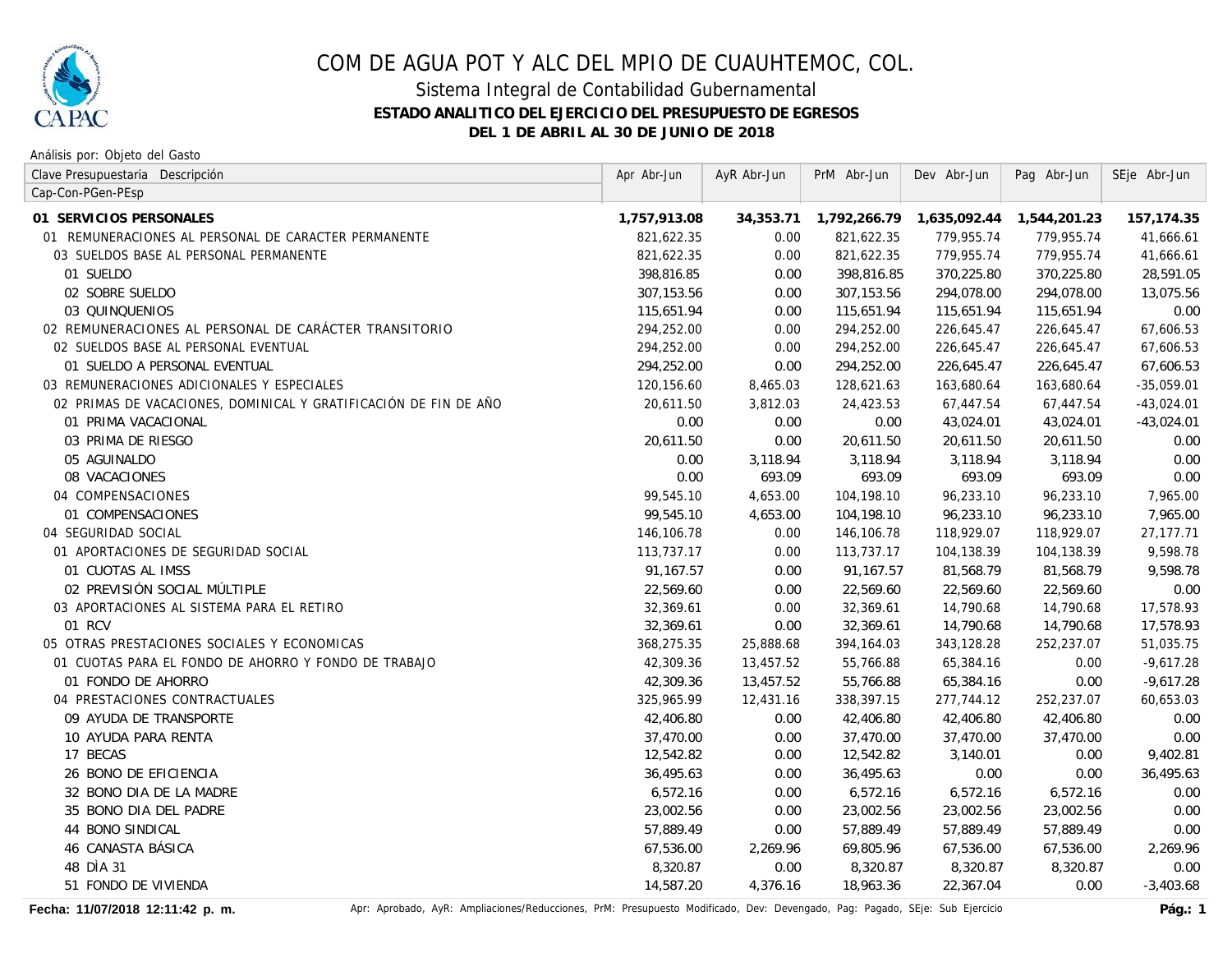

### Sistema Integral de Contabilidad Gubernamental **ESTADO ANALITICO DEL EJERCICIO DEL PRESUPUESTO DE EGRESOS DEL 1 DE ABRIL AL 30 DE JUNIO DE 2018**

Análisis por: Objeto del Gasto

| Clave Presupuestaria Descripción                                                              | Apr Abr-Jun | AyR Abr-Jun | PrM Abr-Jun | Dev Abr-Jun | Pag Abr-Jun | SEje Abr-Jun |
|-----------------------------------------------------------------------------------------------|-------------|-------------|-------------|-------------|-------------|--------------|
| Cap-Con-PGen-PEsp                                                                             |             |             |             |             |             |              |
| 52 GASTOS DE EJECUCIÓN                                                                        | 16,249.98   | 0.00        | 16,249.98   | 0.00        | 0.00        | 16,249.98    |
| 57 SEGURO DE VIDA                                                                             | 2,892.48    | 5,785.04    | 8,677.52    | 9,039.19    | 9,039.19    | $-361.67$    |
| 07 PAGO DE ESTIMULOS A SERVIDORES PUBLICOS                                                    | 7,500.00    | 0.00        | 7,500.00    | 2,753.24    | 2,753.24    | 4,746.76     |
| 01 ESTÍMULOS                                                                                  | 7,500.00    | 0.00        | 7,500.00    | 2,753.24    | 2,753.24    | 4,746.76     |
| 01 VIÁTICOS                                                                                   | 7,500.00    | 0.00        | 7,500.00    | 2,753.24    | 2,753.24    | 4,746.76     |
| 02 MATERIALES Y SUMINISTROS                                                                   | 315,245.84  | 0.00        | 315,245.84  | 189,776.53  | 173,670.97  | 125,469.31   |
| 01 MATERIALES DE ADMINISTRACION, EMISION DE DOCUMENTOS Y ARTICULOS OFICIALES                  | 12,134.39   | 0.00        | 12,134.39   | 8,202.14    | 8,202.14    | 3,932.25     |
| 01 MATERIALES, ÚTILES Y EQUIPOS MENORES DE OFICINA                                            | 3,043.70    | 0.00        | 3,043.70    | 7,498.18    | 7,498.18    | $-4,454.48$  |
| 01 MATERIAL Y ÚTILES DE OFICINA                                                               | 543.70      | 0.00        | 543.70      | 7,498.18    | 7.498.18    | $-6,954.48$  |
| 06 EQUIPOS MENORES DE OFICINA                                                                 | 2,500.00    | 0.00        | 2,500.00    | 0.00        | 0.00        | 2,500.00     |
| 05 MATERIAL IMPRESO E INFORMACIÓN DIGITAL                                                     | 2,420.00    | 0.00        | 2,420.00    | 0.00        | 0.00        | 2,420.00     |
| 01 MATERIAL IMPRESO.                                                                          | 2,420.00    | 0.00        | 2,420.00    | 0.00        | 0.00        | 2,420.00     |
| 06 MATERIAL DE LIMPIEZA                                                                       | 1,670.69    | 0.00        | 1,670.69    | 703.96      | 703.96      | 966.73       |
| 01 MATERIAL PARA ASEO, LIMPIEZA E HIGIENE                                                     | 1,670.69    | 0.00        | 1,670.69    | 703.96      | 703.96      | 966.73       |
| 07 MATERIALES Y ÚTILES DE ENSEÑANZA                                                           | 5,000.00    | 0.00        | 5,000.00    | 0.00        | 0.00        | 5,000.00     |
| 01 MATERIAL DIDÁCTICO                                                                         | 5,000.00    | 0.00        | 5,000.00    | 0.00        | 0.00        | 5,000.00     |
| 02 ALIMENTOS Y UTENSILIOS                                                                     | 1,334.00    | 0.00        | 1,334.00    | 375.00      | 375.00      | 959.00       |
| 01 PRODUCTOS ALIMENTICIOS PARA PERSONAS                                                       | 1,334.00    | 0.00        | 1,334.00    | 375.00      | 375.00      | 959.00       |
| 03 AGUA EN BOTELLA Y GARRAFÓN                                                                 | 1,334.00    | 0.00        | 1,334.00    | 375.00      | 375.00      | 959.00       |
| 03 MATERIAS PRIMAS Y MATERIALES DE PRODUCCION Y COMERCIALIZACION                              | 17,465.51   | 0.00        | 17,465.51   | 20,414.66   | 20,414.66   | $-2,949.15$  |
| 05 PRODUCTOS QUÍMICOS, FARMACÉUTICOS Y DE LABORATORIO ADQUIRIDOS COMO<br><b>MATERIA PRIMA</b> | 17.465.51   | 0.00        | 17,465.51   | 20.414.66   | 20,414.66   | $-2,949.15$  |
| 01 PRODUCTOS QUÍMICOS, FARMACÉUTICOS Y DE LABORATORIO UTILIZADOS EN<br>PROCESOS PRODUCTIVOS.  | 17,465.51   | 0.00        | 17,465.51   | 20,414.66   | 20,414.66   | $-2,949.15$  |
| 04 MATERIALES Y ARTICULOS DE CONSTRUCCION Y DE REPARACION                                     | 63,566.23   | 0.00        | 63,566.23   | 51,745.75   | 41,204.55   | 11,820.48    |
| 09 OTROS MATERIALES Y ARTÍCULOS DE CONSTRUCCIÓN Y REPARACIÓN                                  | 63,566.23   | 0.00        | 63,566.23   | 51.745.75   | 41,204.55   | 11,820.48    |
| 01 OTROS MATERIALES Y ARTÍCULOS DE CONSTRUCCIÓN Y REPARACIÓN                                  | 63,566.23   | 0.00        | 63,566.23   | 51,745.75   | 41,204.55   | 11,820.48    |
| 06 COMBUSTIBLES, LUBRICANTES Y ADITIVOS                                                       | 175,048.07  | 0.00        | 175,048.07  | 90,882.56   | 86,005.89   | 84,165.51    |
| 01 COMBUSTIBLES, LUBRICANTES Y ADITIVOS                                                       | 175,048.07  | 0.00        | 175,048.07  | 90,882.56   | 86,005.89   | 84,165.51    |
| 01 GASOLINA                                                                                   | 172,685.80  | 0.00        | 172,685.80  | 89,001.95   | 83,609.77   | 83,683.85    |
| 04 ACEITES Y GRASAS                                                                           | 2,362.27    | 0.00        | 2,362.27    | 1,880.61    | 2,396.12    | 481.66       |
| 07 VESTUARIO, BLANCOS, PRENDAS DE PROTECCION Y ARTICULOS DEPORTIVOS                           | 36,916.00   | 0.00        | 36,916.00   | 14,562.52   | 14,130.52   | 22,353.48    |
| 01 VESTUARIO Y UNIFORMES                                                                      | 29,746.00   | 0.00        | 29,746.00   | 13,915.00   | 13,915.00   | 15,831.00    |
| 01 UNIFORMES                                                                                  | 29,746.00   | 0.00        | 29,746.00   | 13,915.00   | 13,915.00   | 15,831.00    |
| 02 PRENDAS DE SEGURIDAD Y PROTECCIÓN PERSONAL                                                 | 7,170.00    | 0.00        | 7,170.00    | 647.52      | 215.52      | 6,522.48     |
| 01 ROPA Y EQUIPO DE SEGURIDAD                                                                 | 7,170.00    | 0.00        | 7,170.00    | 647.52      | 215.52      | 6,522.48     |
| 09 HERRAMIENTAS, REFACCIONES Y ACCESORIOS MENORES                                             | 8,781.64    | 0.00        | 8,781.64    | 3,593.90    | 3,338.21    | 5,187.74     |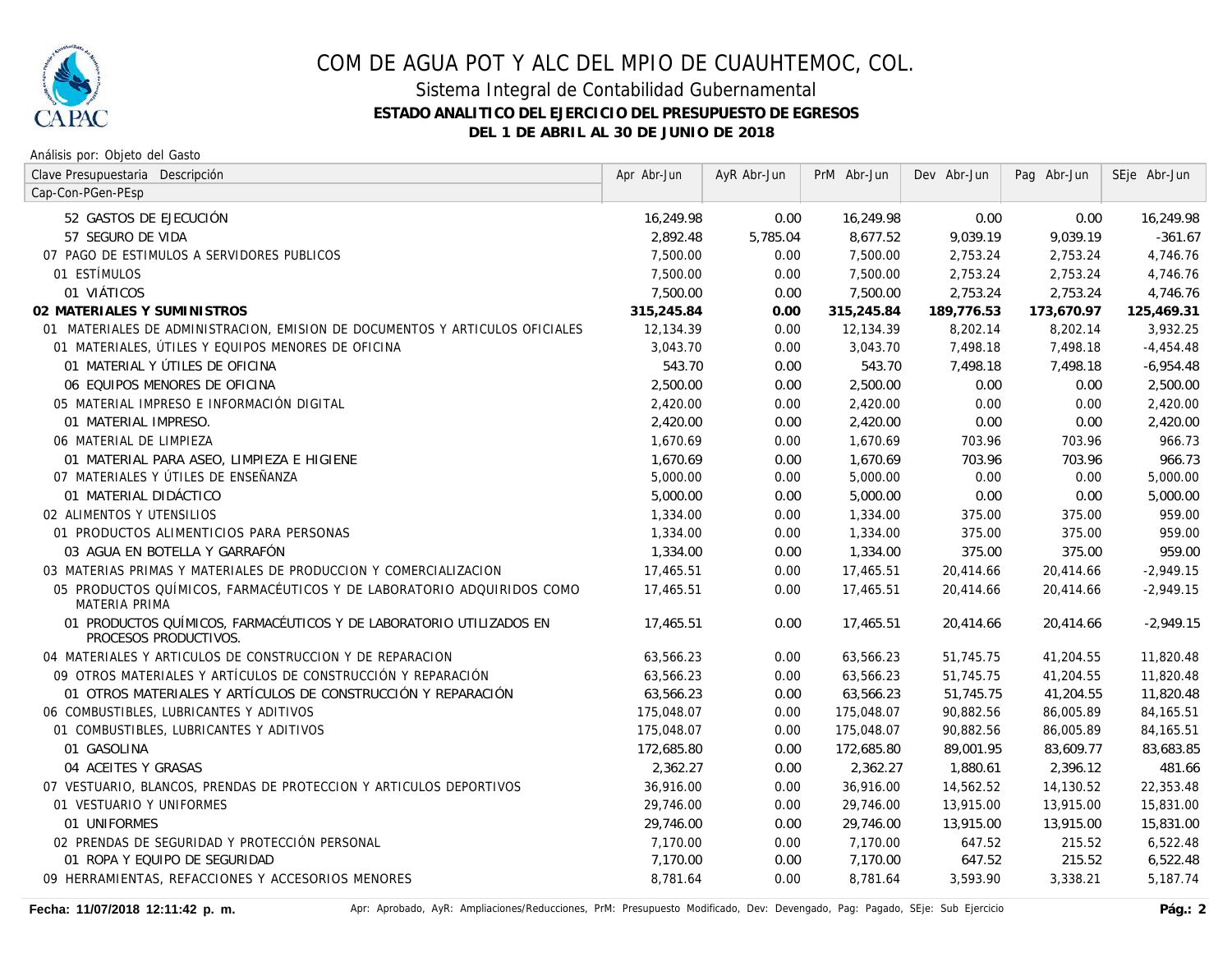

### Sistema Integral de Contabilidad Gubernamental **ESTADO ANALITICO DEL EJERCICIO DEL PRESUPUESTO DE EGRESOS DEL 1 DE ABRIL AL 30 DE JUNIO DE 2018**

Análisis por: Objeto del Gasto

| Clave Presupuestaria Descripción                                                                    | Apr Abr-Jun  | AyR Abr-Jun | PrM Abr-Jun  | Dev Abr-Jun | Pag Abr-Jun | SEje Abr-Jun |
|-----------------------------------------------------------------------------------------------------|--------------|-------------|--------------|-------------|-------------|--------------|
| Cap-Con-PGen-PEsp                                                                                   |              |             |              |             |             |              |
| 01 HERRAMIENTAS MENORES                                                                             | 2,409.92     | 0.00        | 2,409.92     | 1,758.90    | 2,528.21    | 651.02       |
| 01 HERRAMIENTAS DE CARPINTERIA, SILVICULTURA, HORTICULTURA, GANADERÍA Y<br><b>AGRICULTURA</b>       | 2,409.92     | 0.00        | 2,409.92     | 1,758.90    | 2,528.21    | 651.02       |
| 04 REFACCIONES Y ACCESORIOS MENORES DE EQUIPO DE CÓMPUTO Y TECNOLOGÍAS DE LA<br><b>INFORMACIÓN</b>  | 6.371.72     | 0.00        | 6.371.72     | 1,835.00    | 810.00      | 4,536.72     |
| 01 REFACCIONES Y ACCESORIOS MENORES PARA EQUIPOS DE COMPUTO                                         | 6,371.72     | 0.00        | 6,371.72     | 1,835.00    | 810.00      | 4,536.72     |
| 03 SERVICIOS GENERALES                                                                              | 1,228,611.67 | 16,293.96   | 1,244,905.63 | 730,793.24  | 543,535.17  | 514,112.39   |
| 01 SERVICIOS BÁSICOS                                                                                | 917,410.78   | 0.00        | 917,410.78   | 566,188.87  | 429,640.37  | 351,221.91   |
| 01 ENERGÍA ELÉCTRICA                                                                                | 912,310.03   | 0.00        | 912,310.03   | 561,562.12  | 423,471.37  | 350,747.91   |
| 01 ENERGIA ELÉCTRICA DE SISTEMA OPERATIVO                                                           | 912,310.03   | 0.00        | 912,310.03   | 561,562.12  | 423,471.37  | 350,747.91   |
| 04 TELEFONÍA TRADICIONAL                                                                            | 5,100.75     | 0.00        | 5,100.75     | 4,626.75    | 6,169.00    | 474.00       |
| 01 SERVICIO TELEFÓNICO CONVENCIONAL                                                                 | 5,100.75     | 0.00        | 5,100.75     | 4,626.75    | 6,169.00    | 474.00       |
| 02 SERVICIOS DE ARRENDAMIENTO                                                                       | 7,500.00     | 0.00        | 7,500.00     | 6,000.00    | 6,000.00    | 1,500.00     |
| 02 ARRENDAMIENTO DE EDIFICIOS                                                                       | 7,500.00     | 0.00        | 7,500.00     | 6,000.00    | 6,000.00    | 1,500.00     |
| 03 ARRENDAMIENTO DE EDIFICIOS PARA OFICINAS                                                         | 7,500.00     | 0.00        | 7,500.00     | 6,000.00    | 6,000.00    | 1,500.00     |
| 03 SERVICIOS PROFESIONALES, CIENTIFICOS, TECNICOS Y OTROS SERVICIOS                                 | 28,500.00    | 0.00        | 28,500.00    | 23,379.55   | 10,149.35   | 5,120.45     |
| 03 SERVICIOS DE CONSULTORÍA ADMINISTRATIVA, PROCESOS, TÉCNICA Y EN<br>TECNOLOGÍAS DE LA INFORMACIÓN | 28,500.00    | 0.00        | 28,500.00    | 23,379.55   | 10,149.35   | 5,120.45     |
| 01 SERVICIOS DE CONSULTORÍA ASESORIA Y MANTENIMIENTO DE SISTEMAS<br><b>INFORMATICOS</b>             | 28,500.00    | 0.00        | 28,500.00    | 23.379.55   | 10,149.35   | 5,120.45     |
| 04 SERVICIOS FINANCIEROS, BANCARIOS Y COMERCIALES                                                   | 13,500.00    | 0.00        | 13,500.00    | 5,446.04    | 5,446.04    | 8,053.96     |
| 01 SERVICIOS FINANCIEROS Y BANCARIOS                                                                | 13,500.00    | 0.00        | 13,500.00    | 5,446.04    | 5,446.04    | 8,053.96     |
| 01 COMISIONES BANCARIAS                                                                             | 13,500.00    | 0.00        | 13,500.00    | 5,446.04    | 5,446.04    | 8,053.96     |
| 05 SERVICIOS DE INSTALACION, REPARACION, MANTENIMIENTO Y CONSERVACION                               | 104,200.89   | 16,293.96   | 120,494.85   | 129,778.78  | 92,299.41   | $-9,283.93$  |
| 05 REPARACIÓN Y MANTENIMIENTO DE EQUIPO DE TRANSPORTE                                               | 47,265.49    | 0.00        | 47,265.49    | 22,194.30   | 23,576.52   | 25,071.19    |
| 01 MANTENIMIENTO DE EQUIPO DE TRANSPORTE TERRESTRE                                                  | 47,265.49    | 0.00        | 47,265.49    | 22,194.30   | 23,576.52   | 25,071.19    |
| 07 INSTALACIÓN, REPARACIÓN Y MANTENIMIENTO DE MAQUINARIA, OTROS EQUIPOS Y<br>HERRAMIENTA            | 56,935.40    | 16,293.96   | 73,229.36    | 107,584.48  | 68,722.89   | $-34,355.12$ |
| 01 REPARACIÓN Y MANTENIMIENTO DE MAQUINARIA (POZOS)                                                 | 56,935.40    | 16,293.96   | 73,229.36    | 107,584.48  | 68,722.89   | $-34,355.12$ |
| 09 OTROS SERVICIOS GENERALES                                                                        | 157,500.00   | 0.00        | 157,500.00   | 0.00        | 0.00        | 157,500.00   |
| 02 IMPUESTOS Y DERECHOS                                                                             | 150,000.00   | 0.00        | 150,000.00   | 0.00        | 0.00        | 150,000.00   |
| 06 DERECHO DE USO                                                                                   | 150,000.00   | 0.00        | 150,000.00   | 0.00        | 0.00        | 150,000.00   |
| 05 PENAS, MULTAS, ACCESORIOS Y ACTUALIZACIONES                                                      | 7,500.00     | 0.00        | 7,500.00     | 0.00        | 0.00        | 7,500.00     |
| 01 MULTAS POR PASIVOS FISCALES                                                                      | 7,500.00     | 0.00        | 7,500.00     | 0.00        | 0.00        | 7,500.00     |
| 04 TRANSFERENCIAS, ASIGNACIONES, SUBSIDIOS Y OTRAS AYUDAS                                           | 243,783.76   | 25,849.22   | 269,632.98   | 234,866.92  | 234,866.92  | 34,766.06    |
| 03 SUBSIDIOS Y SUBVENCIONES                                                                         | 19,500.00    | 0.00        | 19,500.00    | 19,500.00   | 19,500.00   | 0.00         |
| 04 SUBSIDIOS A LA PRESTACIÓN DE SERVICIOS PÚBLICOS                                                  | 19,500.00    | 0.00        | 19,500.00    | 19,500.00   | 19,500.00   | 0.00         |
| 05 PENSIONES Y JUBILACIONES                                                                         | 224.283.76   | 25,849.22   | 250.132.98   | 215,366.92  | 215.366.92  | 34,766.06    |

Fecha: 11/07/2018 12:11:42 p. m. <br>Pág.: 3